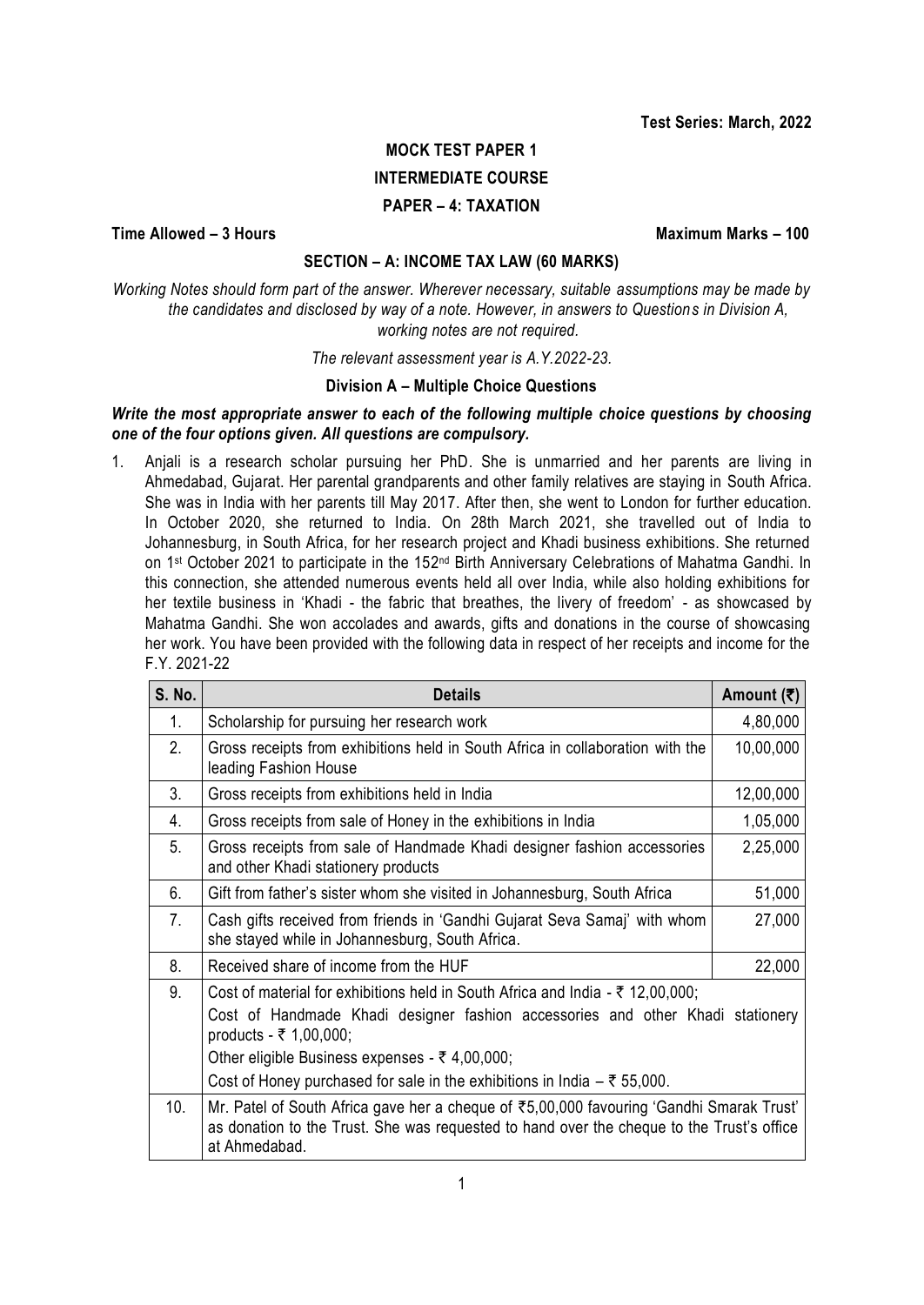#### **Notes:**

- 1. Anjali does not manufacture any of the Khadi products. She sourced all the Khadi materials, accessories, products and honey from suppliers of such items.
- 2. All financial transactions are carried out in account payee cheques and TDS has been deducted, wherever applicable.
- 3. Her paternal grandfather is the Karta of the family HUF. Her paternal grandfather comes on visit in India for 6 months every year since 2014. The HUF is managed outside India and all decisions regarding the HUF are made outside India.
- 4. Anjali does not want to opt for the provisions of section 115BAC.

From the information given above, choose the **most appropriate answer** to the following questions –

**(4 x 2 Marks)**

- (i) What is the residential status of Anjali for the A.Y. 2022-23?
	- (a) Non-resident
	- (b) Resident but not ordinarily resident
	- (c) Deemed resident
	- (d) Resident and ordinarily resident
- (ii) What is the residential status of HUF for the A.Y. 2022-23?
	- (a) Resident and ordinarily resident
	- (b) Resident but not ordinarily resident
	- (c) Non-resident
	- (d) Deemed resident
- (iii) Determine the taxability of gift received by Anjali from her father's sister and from her friends in 'Gandhi Gujarat Seva Samaj' for the A.Y. 2022-23?
	- (a) ₹ 51,000 will be exempt as it is a gift received from a relative. ₹ 27,000 received as cash gifts from her friends would not be taxable as all her friends are non-residents.
	- (b)  $\overline{\tau}$  51,000 will be taxed as "Income from other sources" as father's sister is not a relative.  $\bar{\tau}$  27,000 received as cash gifts from friends will also be taxable as the total gifts from nonrelatives during the A.Y. 2022-23 exceeds  $\bar{z}$  50,000.
	- (c) ₹ 51,000 will be exempt as it is a gift received from a relative. ₹ 27,000 received as cash gifts from friends will be taxed as amount is paid in cash and is received from non-residents.
	- (d)  $\overline{\xi}$  51,000 will be exempt as it is a gift received from a relative.  $\overline{\xi}$  27,000 received as cash gifts from friends will not be taxable as the total gifts received from non-relatives during the A.Y. 2022-23 does not exceed ₹ 50,000.
- (iv) What would be the total income of Ms. Anjali for A.Y. 2022-23 if she wishes to maximize tax savings?
	- $(a) \; \; \; \bar{\bar{\tau}}$  12,55,000
	- $(b)$  ₹ 8,02,000
	- $(c)$  ₹ 1,51,800
	- $(d)$  ₹ 7,75,000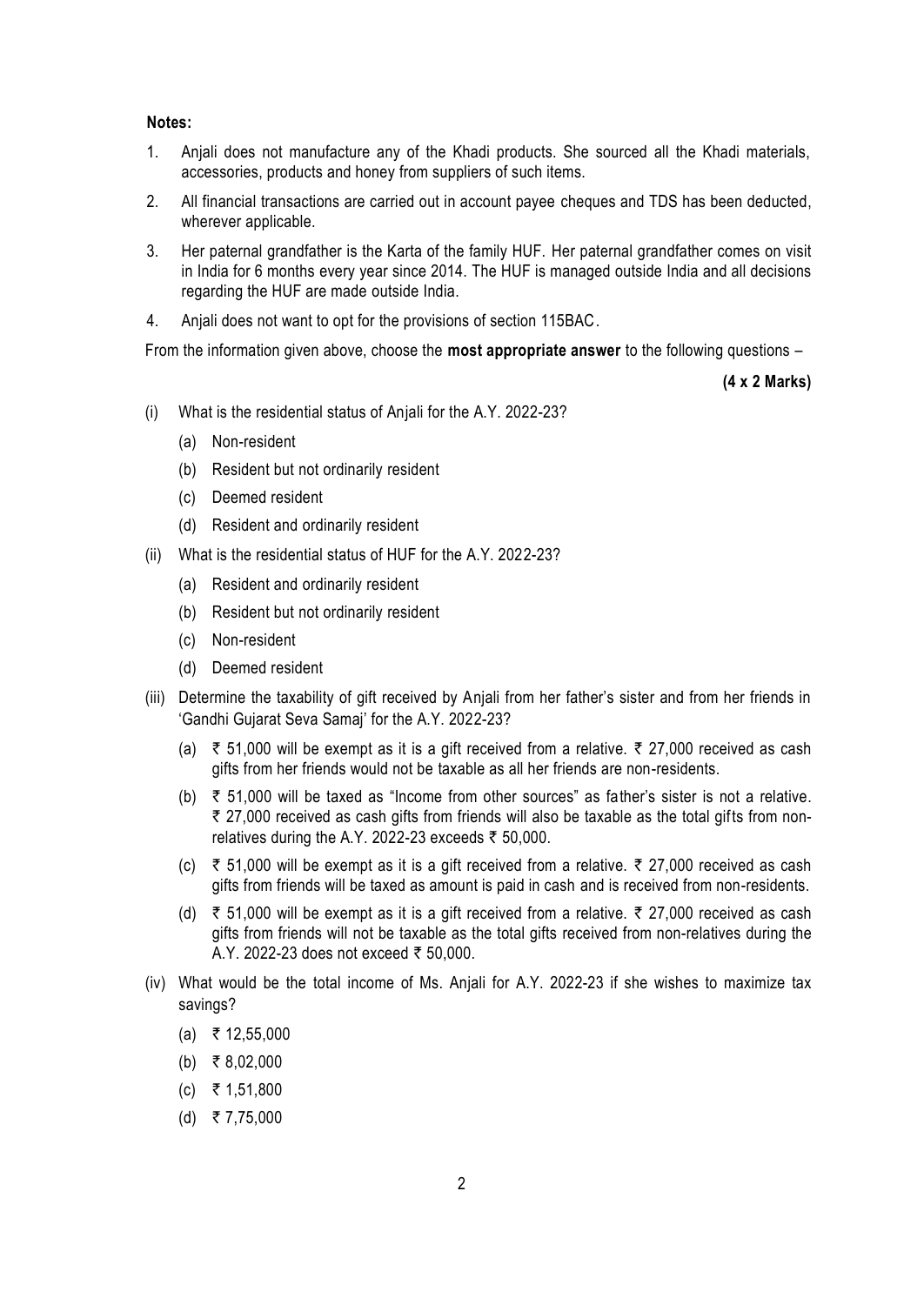- 2. Mr. Kumar, engaged in wholesale business of clothes and speculative business, discontinued its operations on 19.10.2021 and 30.09.2021, respectively. The cloth business loss upto 19.10.2021 for P.Y. 2021-22 was ₹ 8,000 and speculative business loss upto 30.09.2021 for P.Y. 2021-22 was  $\bar{\tau}$  40,000. Out of total bad debts of  $\bar{\tau}$  1,00,000 that were claimed by Mr. Kumar in respect of a particular debtor of cloth business, ₹ 60,000 was allowed by the Assessing Officer in P.Y. 2020-21. On 29.01.2022, Mr. Kumar received a sum of  $\bar{\tau}$  68,000 from the debtor in full and final settlement. How much amount would be taxable in the hands of Mr. Kumar for A.Y. 2022-23?
	- $(a)$  ₹ 28,000
	- (b) ₹ 20,000
	- $(c)$  ₹ 60,000
	- (d) ₹68.000 **(2 Marks)**

3. In P.Y. 2021-2022, Mr. A has transferred the following assets:

| <b>Asset transferred</b>   | <b>Full Value of</b><br>Consideration $(5)$ | Indexed Cost of<br>Acquisition $(\bar{\tau})$ | <b>Transfer Date</b> |
|----------------------------|---------------------------------------------|-----------------------------------------------|----------------------|
| Residential house property | 8 crores                                    | 6 crores                                      | 25.11.2021           |
| Jewellery                  | 3 crores                                    | 2 crores                                      | 05.01.2022           |

Mr. A bought a new residential house property on 01.04.2020 for  $\bar{\tau}$  1 crore and on 28.02.2022 deposited  $\bar{\tau}$  3 crores in a capital gains deposit account scheme. On 30.07.2022, Mr. A has withdrawn  $\bar{\tau}$  3 crores from capital gains deposit account and acquired a residential house property worth  $\bar{\tau}$  2.5 crore. What would be the capital gains in the hands of Mr. A for A.Y. 2022-23, if the expenses in connection with transfer of jewellery were  $\bar{\tau}$  2,00,000?

- $(a) \t3 80,50,000$
- (b) ₹ 81,55,705
- $(c)$  ₹ 98,00,000
- (d) ` 48,00,000 **(2 Marks)**
- 4. Mr. Jai, a resident Indian aged 60 years, won  $\bar{\tau}$  9 lakhs and Mr. Veeru, resident Indian aged 55 years, won ₹ 8 lakhs from lotteries. Tax deductible at source under section 194B was duly deducted. Assuming that this is the only source of income of Mr. Jai and Mr. Veeru for A.Y.2022-23, are Mr. Jai and Mr. Veeru liable to pay advance tax for that year?
	- (a) No, Mr. Jai and Mr. Veeru are not liable to pay advance tax
	- (b) Yes, Mr. Jai and Mr. Veeru are liable to pay advance tax
	- (c) Mr. Jai is liable to pay advance tax but Mr. Veeru is not liable to pay advance tax
	- (d) Mr. Veeru is liable to pay advance tax but Mr. Jai is not liable to pay advance tax **(2 Marks)**
- 5. The basic salary of Mr. Raj is  $\overline{\zeta}$  1,15,000 p.m. He is entitled to dearness allowance, which is 30% of basic salary which forms part of pay for retirement benefits. Mr. Raj and his employer, XYZ Ltd., both contribute 20% of basic salary to the pension scheme referred to in section 80CCD. What is the amount of deduction available to Mr. Raj under section 80CCD for A.Y. 2022-23?
	- $(a) \t{7} 4,08,800$
	- (b) ₹ 5,05,400
	- $(c)$  ₹ 3,79,400
	- (d) ` 3,58,800 **(2 Marks)**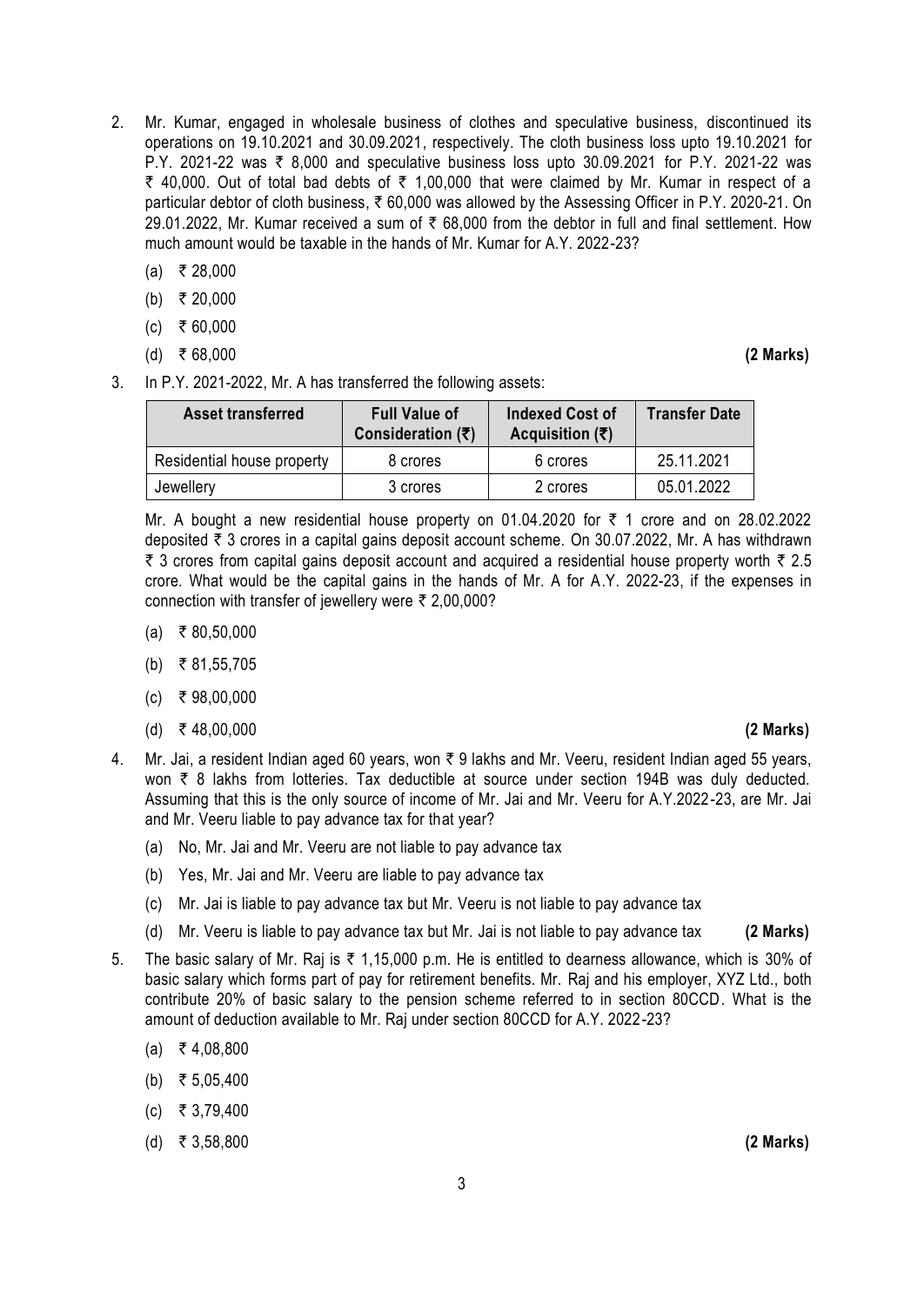- 6. Mrs. Bhawna, wife of Mr. Sonu, is a partner in a firm. Her capital contribution of  $\bar{\tau}$  10 lakhs to the firm as on 31.3.2021 included  $\bar{\tau}$  6 lakhs contributed out of gift received from Sonu. On 1.4.2021, she further invested  $\bar{\tau}$  2 lakh out of gift received from Sonu. The firm paid interest on capital of  $\bar{\tau}$  1,20,000 and share of profit of  $\bar{\tau}$  1,00,000 during the F.Y.2021-22. The entire interest has been allowed as deduction in the hands of the firm. Which of the following statements is correct?
	- (a) Share of profit is exempt but interest on capital is taxable in the hands of Mrs. Bhawna
	- (b) Share of profit is exempt but interest of  $\bar{\tau}$  80,000 is includible in the income of Mr. Sonu and interest of  $\bar{\tau}$  40,000 is includible in the income of Mrs. Bhawna
	- (c) Share of profit is exempt but interest of  $\overline{\tau}$  72,000 is includible in the income of Mr. Sonu and interest of  $\bar{\tau}$  48,000 is includible in the income of Mrs. Bhawna
	- (d) Share of profit to the extent of Rs 60,000 and interest on capital to the extent of  $\bar{\tau}$  72,000 is includible in the hands of Mr. Sonu **(2 Marks)**

#### **Division B – Descriptive Questions**

*Question No. 1 is compulsory*

#### *Attempt any two questions from the remaining three questions*

1. From the given information, you are required to compute the tax payable by Mr. Akash, a manufacturer and distributor of fertilizers and other agricultural products, aged 61 years, for the A.Y. 2022-23.

| <b>Particulars</b>                                            | <b>Amount</b><br>(in ₹) | <b>Particulars</b>                                  | <b>Amount</b><br>(in ₹) |
|---------------------------------------------------------------|-------------------------|-----------------------------------------------------|-------------------------|
| To Opening Stock                                              | 24,21,000               | By sales                                            | 3,12,50,100             |
| To Purchases                                                  | 2,28,00,500             | By Closing stock                                    | 26,00,100               |
| To Direct expenses                                            | 4,12,040                |                                                     |                         |
| To Freight inward                                             | 2,92,000                |                                                     |                         |
| To Gross Profit c/d                                           | 79,24,660               |                                                     |                         |
|                                                               | 3,38,50,200             |                                                     | 3,38,50,200             |
| To Salaries and wages                                         | 17,12,000               | By Gross Profit b/d                                 | 79,24,660               |
| To General expenses                                           | 3,65,000                | By Dividend income from Indian<br>companies (Gross) | 17,20,000               |
| To Rates and taxes                                            | 2,20,000                | By Interest received on FDs (Net<br>of tax)         | 1,08,000                |
| Interest<br>To<br>paid<br>late<br><b>on</b><br>payment of GST | 2,845                   | By Rent received                                    | 7,20,000                |
| Income-tax<br>for<br>To<br>paid<br>F.Y. 2020-21               | 3,45,000                | By Income-tax refund                                | 18,000                  |
| To Interest paid to NBFC                                      | 1,20,000                |                                                     |                         |
| To Depreciation                                               | 1,82,000                |                                                     |                         |
| To Net Profit                                                 | 75,43,815               |                                                     |                         |
|                                                               | 1,04,90,660             |                                                     | 1,04,90,660             |

#### **Trading and Profit and Loss Account of Mr. Akash**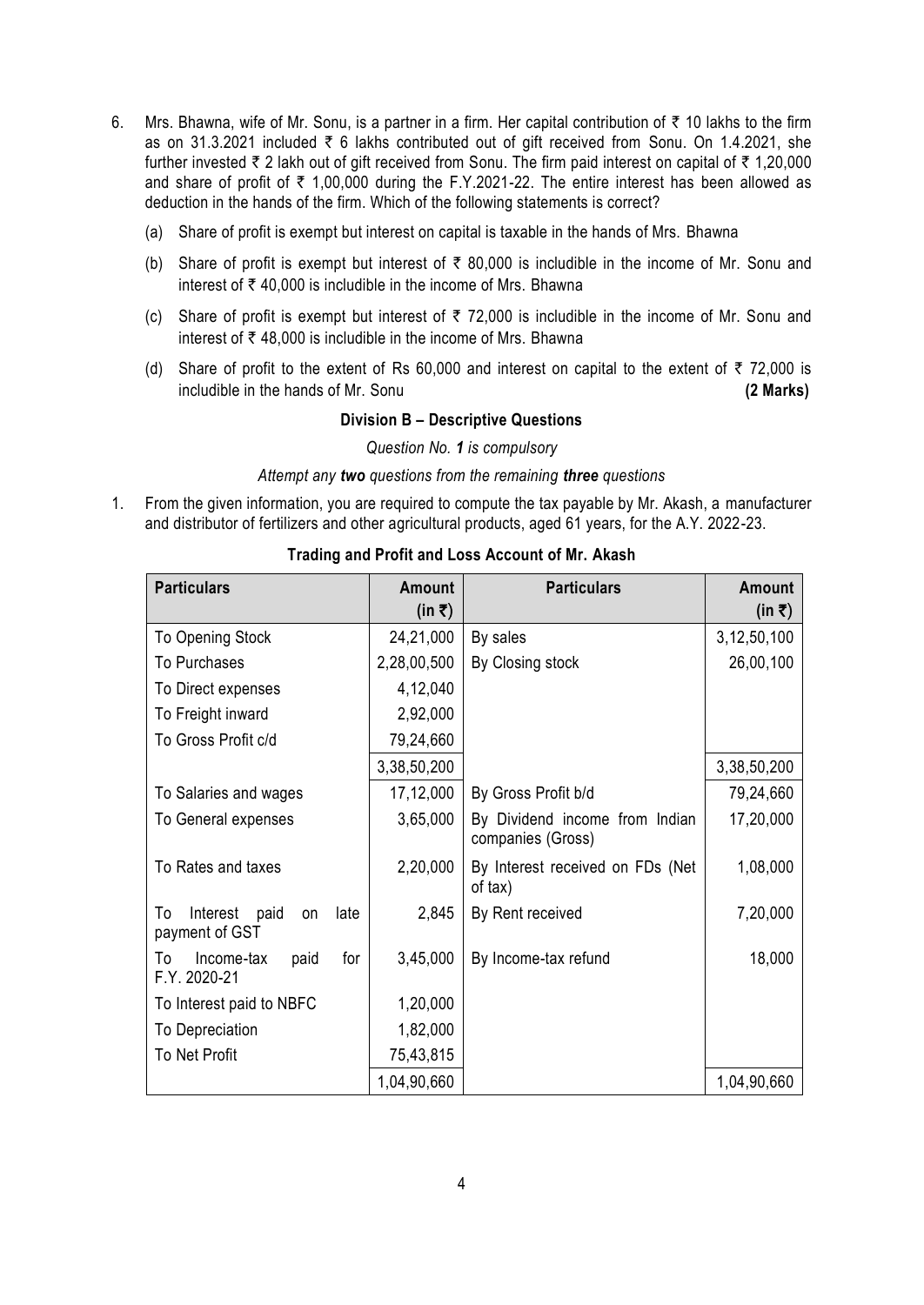#### **Additional information:**

- (a) Closing stock of P.Y. 2021-22 was undervalued by  $\bar{\tau}$  25,000.
- (b) Rates and taxes include  $\bar{\tau}$  1,000 paid towards late filing of his Income-tax return for Assessment Year 2021-22 under section 234F of lncome-tax Act.
- (c) Salaries include  $\overline{\tau}$  15,000 paid on single day by way of cash to his accountant.
- (d) Interest paid on loan of  $\bar{\tau}$  10,00,000 taken from a Non-Banking Finance company. Out of the loan, amount of  $\bar{\tau}$  2 lakhs was used for personal purpose and the balance was used for business purpose. No TDS was deducted while payment of interest.
- (e) An amount of  $\bar{\tau}$  45,000 was paid by cheque during the year towards health insurance policy covering himself, his spouse and his children.
- (f) General expenses include advertisement expense of  $\bar{\tau}$  20,000 paid by cheque towards an advertisement in a souvenir published by local political party.
- (g) Income-tax refund includes  $\bar{\tau}$  2,000 towards interest.
- (h) Depreciation charged is as per Income-tax Rules, however, it does not include depreciation on a new Maruti Van purchased and put to use on 23rd September, 2021 for his business use. The cost of the vehicle is  $\overline{\xi}$  2,10,000.
- (i) Advance Tax paid during the year is  $\bar{\tau}$  15 lakhs.
- (j) Turnover for the year ending 31.03.2021 was  $\bar{\tau}$  3.08 crores.
- (k) Tax has been deducted at source on income, wherever required.

Mr. Akash does not want to opt for the provisions of section 115BAC. **(14 Marks)**

2. (a) Mr. Sushant furnished the following particulars of his income for the year ended 31.3.2022.

|     | <b>Particulars</b>                                                                                                                  |        |
|-----|-------------------------------------------------------------------------------------------------------------------------------------|--------|
| (a) | Income earned from business in Dubai which is controlled from Delhi<br>$(5,65,000)$ is received in India)                           | 80,000 |
| (b) | Pension for services rendered in India but received in Dubai (computed)                                                             | 24,000 |
| (c) | Dividend from an Oil Company, a Dubai based company, received in<br>Dubai                                                           | 15,000 |
| (d) | Rent from property in Dubai, deposited in a bank in Dubai and later on,<br>remitted to India through approved banking channels      | 70,000 |
| (e) | Dividend from Sunset Ltd., an Indian company, received in Dubai                                                                     | 78,000 |
| (f) | Interest on money borrowed by Mr. Dipish, a non-resident, for the<br>purpose of investment in shares of ABC Ltd., an Indian company | 55,000 |
| (g) | Agricultural income from a land in Bhutan, received in India                                                                        | 25,000 |

Compute his gross total income for the assessment year 2022-23, if he is:

- (i) Resident and ordinarily resident;
- (ii) Resident but not ordinarily resident;
- (iii) Non-resident **(7 Marks)**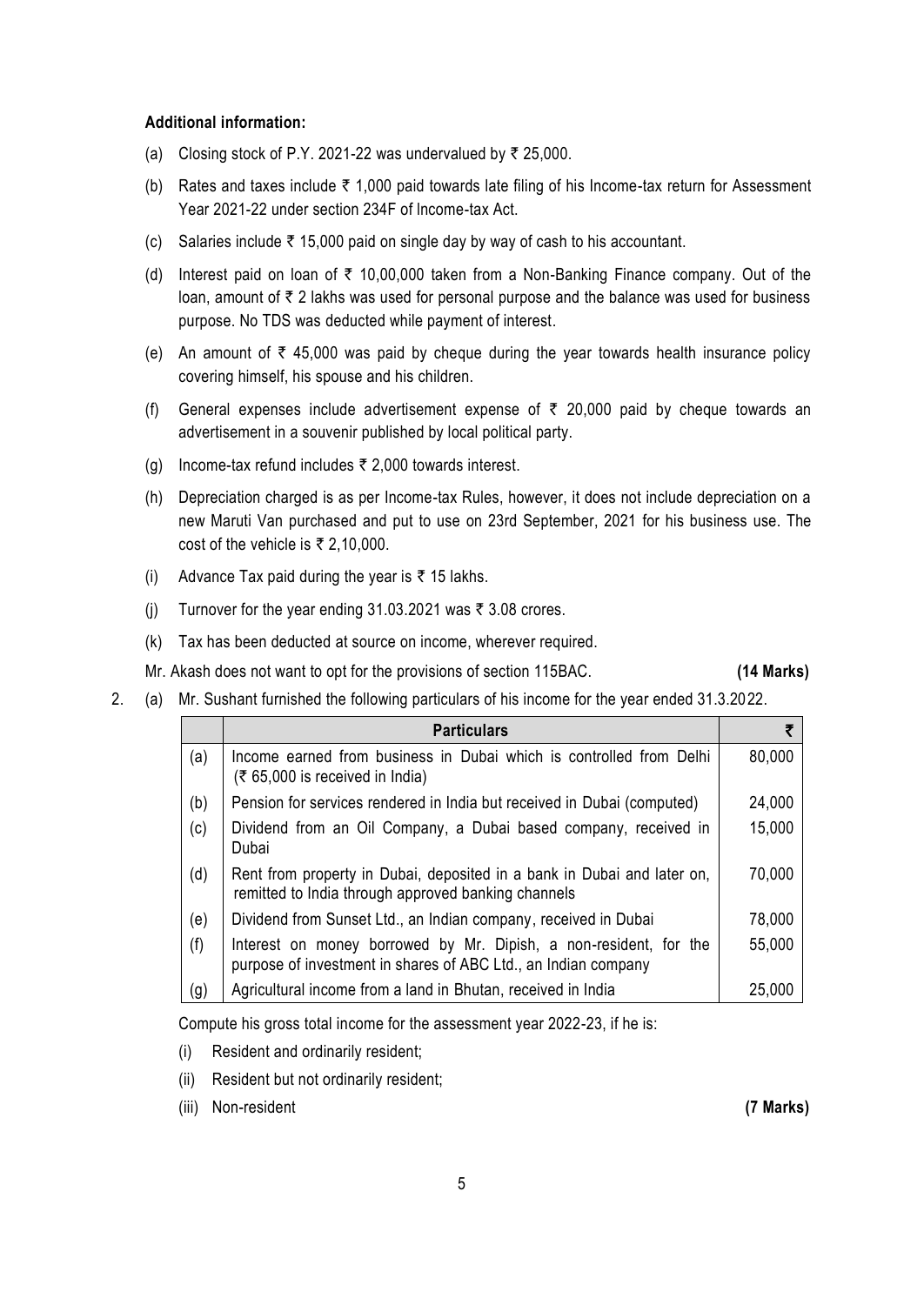- (b) Examine TDS implications in case of following transactions, briefly explaining provisions involved assuming that all the payees are residents; state the rate and amount to be deducted, in case TDS is required to be deducted
	- (i) Mrinal & Sons, a LLP withdrew from its bank account  $\bar{\tau}$  40 lakhs by cash on 1.5.2021,  $\bar{\tau}$  35 lakhs on 7.9.2021 and  $\overline{\tau}$  55 lakhs on 28.2.2022. The purpose of withdrawal from bank was for buying agricultural produce, from farmers/ agriculturist, being raw material required for manufacture of finished products by it. Mrinal & Sons regularly files its return of income before the due date.
	- (ii) Mr. Mukesh, aged 75 years, holds  $6\frac{1}{2}$  Gold Bonds, 1977 of  $\bar{\tau}$  2,50,000 and 7% Gold Bonds of ` 3,50,000. He received interest on these bonds on 31.1.2022. **(4 Marks)**
- (c) Briefly discuss the clarification issued by the CBDT on the cross application of TDS under section 194-Q and TCS under section 206C(1H). **(3 Marks)**
- 3. (a) Ms. Aashima is a Finance manager in ABC limited. She has given the details of her income for the P.Y. 2021-22. You are required to compute the income chargeable to tax under the head "Salaries" in the hands of Ms. Aashima from the details given below:

| <b>Basic Salary</b> | ₹ 60,000 p.m.                                                  |
|---------------------|----------------------------------------------------------------|
| Dearness Allowance  | ₹ 24,000 p.m. (40% of which forms part of retirement benefits) |
| <b>Bonus</b>        | ₹ 21,000 p.m.                                                  |

Motor car owned by the employer (cubic capacity of engine exceeds 1.6 litres) provided to Ms. Aashima from 1st October, 2021 which is used for both official and personal purposes. Repair and running expenses of  $\bar{\tau}$  60,000 were fully met by the company. The motor car was self-driven by the employee.

Professional tax paid  $\overline{\tau}$  2,500 out of which  $\overline{\tau}$  2,000 was paid by the employer.

Her employer has provided her with an accommodation on 1st April 2021 at a concessional rent. The house was taken on lease by ABC Ltd. for  $\bar{\tau}$  12,000 p.m. Ms. Aashima occupied the house from 1st December, 2021,  $\bar{\tau}$  4,800 p.m. is recovered from the salary of Ms. Aashima.

The employer gave her a gift voucher of  $\bar{\tau}$  8,000 on her birthday.

Ms. Aashima contributes 15% of her salary (Basic Pay plus DA) towards recognised provident fund and the company contributes the same amount.

The company pays medical insurance premium to effect insurance on the health of Ms. Aashima ` 20,000. **(7 Marks)**

- (b) XYZ (P) Ltd. was incorporated during P.Y. 2019-20 having a paid up capital of  $\bar{\tau}$  25 lakhs. In order to increase its capital, the company further issues 1,00,000 shares (having face value of  $\bar{\tau}$  100 each) during the year at par as on 1.9.2021. The FMV of such shares as on 1.9.2021 was ₹75.
	- (i) Determine the tax implications of the above transaction in the hands of company, assuming it is the only transaction made during the year.
	- (ii) Will your answer change, if shares were issued at  $\bar{\tau}$  110 each?
	- (iii) What will be your answer, if shares were issued at  $\bar{\tau}$  110 and FMV of the shares was  $\bar{\tau}$ 125 as on 1.9.2021? **(4 Marks)**
- (c) Mr. Prince, a senior citizen, has reported a Total Income  $\bar{\tau}$  1,90,000. He has claimed exemption of  $\bar{\tau}$  50,000 under section 54EC in respect of long term capital gain on sale of house property and deductions under Chapter VI-A amounting to  $\bar{\tau}$  1,50,000 for the previous year 2021-22. Is he liable to file his return of income under section 139(1) for the Assessment year 2022-23? If so why? **(3 Marks)**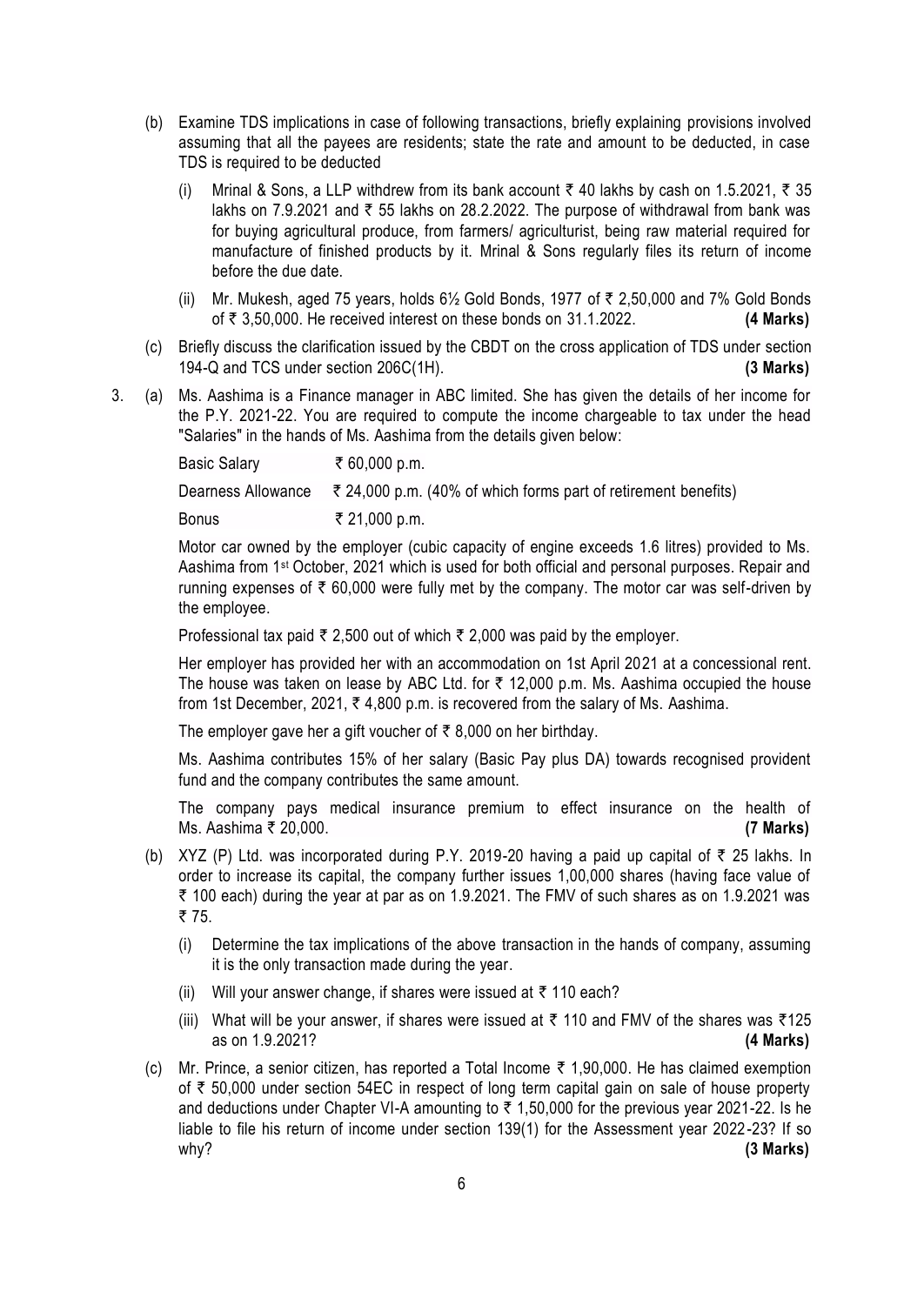4. (a) In August 2021, Mr. Kunal, a first-time home buyer, borrowed a sum of  $\bar{\tau}$  40 lakhs from the National Housing Bank for acquisition of a residential house for self-occupation. The stamp duty value of the house is  $\bar{\tau}$  43 lakhs. The loan was sanctioned on 17.6.2021. The loan amount was disbursed directly to the builder by the bank. The repayments made towards principal and interest during the P.Y. 2021-22 was  $\bar{\tau}$  2 lakhs and  $\bar{\tau}$  2.80 lakhs, respectively.

In the light of the above facts, determine the deduction, if any, available to Mr. Kunal during the A.Y. 2022-23 in respect of the repayment of loan and interest. **(4 Marks)**

(b) Mr. Suresh is Lawyer by profession and his income from profession for the year 2021-22 is  $\bar{\tau}$  10,00,000. From the information given by him, you are required to compute his total income for A.Y. 2022-23 and the losses to be carried forward assuming that he files his income tax returns every year before due date.

| <b>Particulars</b>                                                                                               |           |
|------------------------------------------------------------------------------------------------------------------|-----------|
| Income of minor son Raj from company deposit                                                                     | 1,60,000  |
| Income of minor daughter Rashmi (professional dancer) from her dance<br>performances                             | 15,00,000 |
| Interest from Canara bank received by Rashmi on deposit made out of<br>income earned from her dance performances | 15,000    |
| Loss from house property (computed)                                                                              | 2,50,000  |
| Short term capital loss                                                                                          | 6,00,000  |
| Long-term capital gain from equity shares under section 112A                                                     | 1,20,000  |
| Long term capital gain under section 112                                                                         | 3,00,000  |
| Short term capital loss under section 111A                                                                       | 5,00,000  |

Assume that Mr. Suresh does not opt for the provisions of section 115BAC and his income before considering clubbing provisions is higher than that of his wife.

#### **(6 Marks)**

(c) You are required to compute the income from "House Property" for the A.Y. 2022-23 of Mrs. Rajni from her house property at Panchkula in Haryana. The Municipal value of the property is ₹ 7,50,000, Fair Rent of the property is ₹ 6,30,000 and Standard Rent is ₹ 7,20,000 per annum.

The property was let out for  $\bar{\tau}$  80,000 per month for the period April 2021 to November 2021.

Thereafter, the tenant vacated the property and Mrs. Rajni used the house for self-occupation. Rent for the months of October and November 2021 could not be realized from the tenant. The tenancy was bonafide but the defaulting tenant was in occupation of another property of the assessee, paying rent regularly.

She paid municipal taxes  $@12\%$  during the year and paid interest of  $\bar{\tau}$  50,000 during the year for amount borrowed towards repairs of the house property. **(4 Marks)**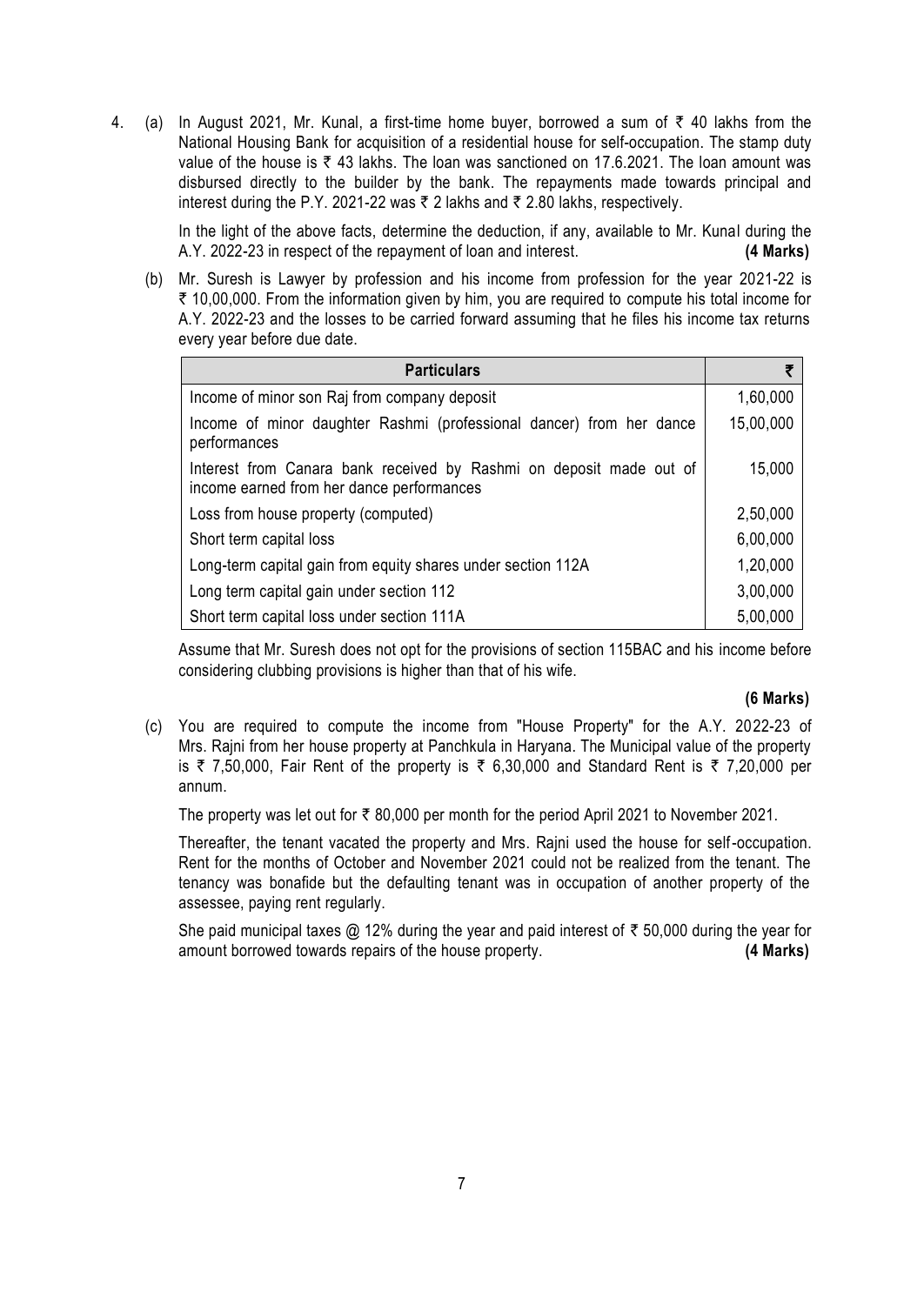#### **SECTION B - INDIRECT TAXES (40 MARKS)**

#### **QUESTIONS**

- (i) Working Notes should form part of the answers. However, in answers to Question in Division A, working notes are not required.
- (ii) Wherever necessary, suitable assumptions may be made by the candidates, and disclosed by way of note.
- (iii) All questions should be answered on the basis of the position of GST law as amended up to 31 st October, 2021.
- (iv) The GST rates for goods and services mentioned in various questions are hypothetical and may not necessarily be the actual rates leviable on those goods and services. Further, GST compensation cess should be ignored in all the questions, wherever applicable.

#### **Division A - Multiple Choice Questions (MCQs)**

**Write the most appropriate answer to each of the following multiple choice questions by choosing one of the four options given. All questions are compulsory.**

## **Total Marks: 12 Marks**

#### **Each MCQ under Question No. 1 carries 2 Marks each**

1. M/s. Harsimran & Co., a registered supplier under GST, is dealing in supply of taxable goods in the State of Karnataka.

The firm had opted for Composition Scheme from April month of last financial year. It's turnover crossed  $\bar{\tau}$  1.50 Crores on 9<sup>th</sup> May of current financial year and had opted for withdrawal of composition scheme on the said date.

Harsimran & Co. removed goods on 10<sup>th</sup> June for delivery to Simran & Co. on 'Sale or Return Basis'. Simran & Co. accepted the goods vide its confirmation mail dated 15<sup>th</sup> December.

The firm has paid GST for various items during the month of August. It comprised of the following -

- (a) GST paid on input services intended to be used for personal purposes  $-\bar{\tau}$  12,000
- (b) GST paid on purchase of Motor Vehicle for business use (being a two-wheeler having engine capacity of 25CC) –  $\overline{z}$  9,000
- (c) GST paid on purchase of computer  $-\bar{z}$  19,000

(GST portion was included as part of cost to claim depreciation under Income-tax Act, 1961)

During May, Harsimran and Co. had reversed ITC of  $\bar{\tau}$  10,000 for not making payment to Vendors within the time prescribed under CGST Act, 2017. This pending payment was cleared in the month of August.

Out of purchases made and ITC availed during earlier months, the following information is made available as on September:

| <b>Supplier Name</b> | Payment is due for<br>(Number of days) | <b>Related ITC Component</b> |
|----------------------|----------------------------------------|------------------------------|
| XY7                  | 165                                    | ₹ 13,000                     |
| ABC                  | 199                                    | ₹ 15,000                     |
| POR                  | 99                                     | ₹ 20,000                     |

Harsimran & Co received accounting services from Ekam & Co., an associated enterprise, located in Sri Lanka. Ekam & Co. issued invoice for the service on 1<sup>st</sup> September, which was entered by Harsimran & Co. in its book on 10<sup>th</sup> October. But payment was made on  $30<sup>th</sup>$  September.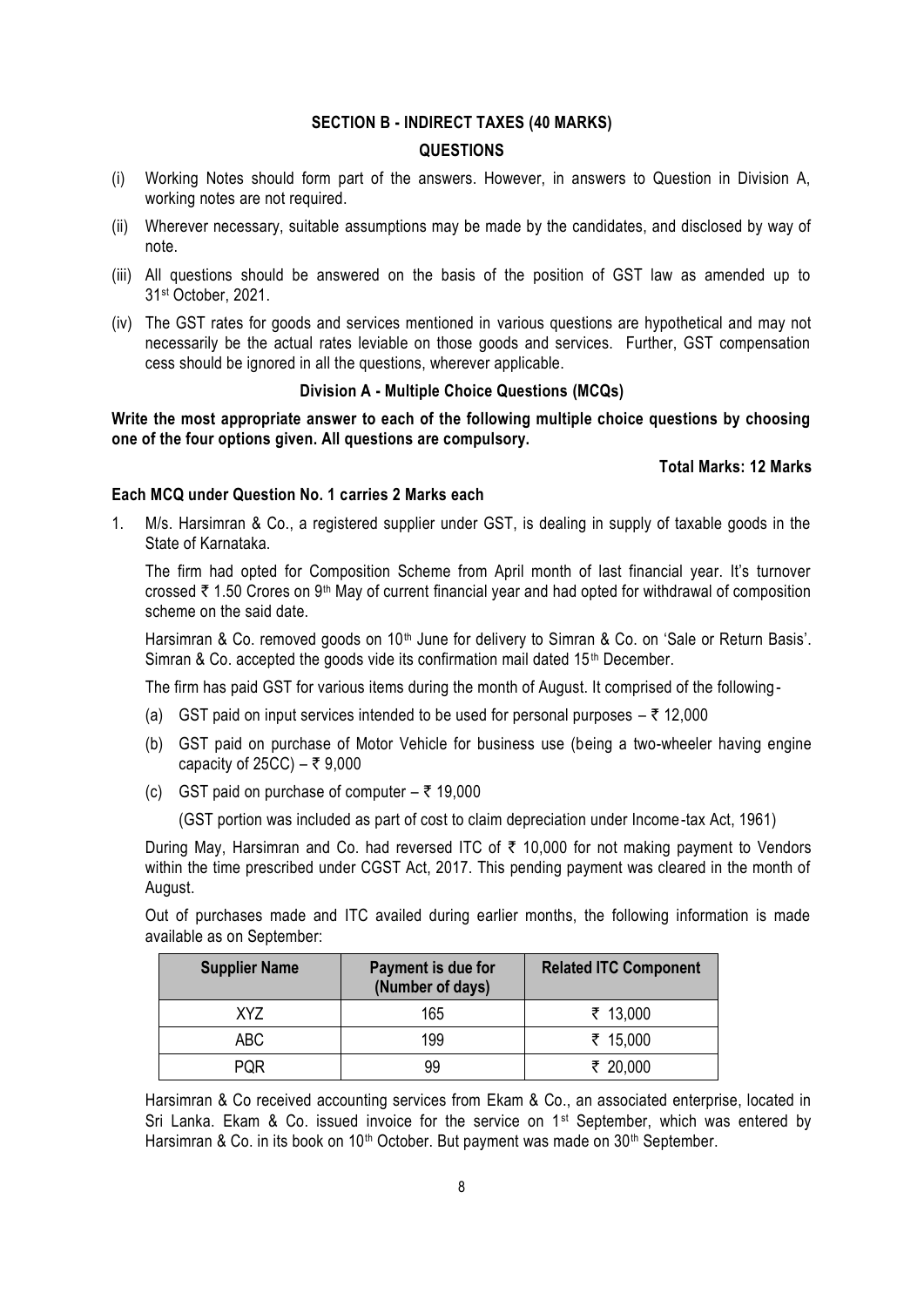All the supply referred above is intra-State unless specified otherwise. Conditions applicable for availment of ITC are fulfilled subject to the information given above.

Based on the information provided above, choose the most appropriate answer for the following questions [1.1 -1.5]-

- 1.1 Harsimran & Co. needs to furnish a statement containing details of stock of inputs/ inputs held in semi-finished / finished goods on the withdrawal of composition scheme by \_\_\_\_\_
	- (a)  $9<sup>th</sup>$  May
	- (b) 23rd May
	- $(c)$  8<sup>th</sup> June
	- (d)  $7<sup>th</sup>$  July

 $\overline{\phantom{a}}$ 

- 1.2 In respect of the goods sent on sale or return basis, Harsimran & Co. shall issue the invoice by
	- (a)  $10<sup>th</sup>$  June
	- (b) 10th September
	- (c) 10th December
	- (d) 15th December
- 1.3 Determine the amount of eligible input tax credit that can be availed by Harsimran & Co for the month of August?
	- (a) Nil
	- (b) ₹ 19,000
	- $(c)$  ₹ 22,000
	- (d) ₹ 50,000
- 1.4 Compute the amount of ITC to be reversed for the month of September? Ignore interest liability, if any.
	- (a) Nil
	- (b) ₹ 28,000
	- $(c)$  ₹ 15,000
	- (d) ₹ 13,000
- 1.5 Time of supply in respect of service imported by Harsimran & Co from its Associated Enterprise  $is$   $\overline{\phantom{a}}$ 
	- (a) 1 st September
	- (b) 30th September
	- (c) 1 st October
	-

## (d) 10th October **(5 x 2 Marks = 10 Marks)**

- 2. Ganesh Traders, engaged in manufacturing of taxable as well as exempt goods, purchased a machinery worth  $\bar{\tau}$  17,70,000 ( $\bar{\tau}$  15,00,000 plus  $\bar{\tau}$  2,70,000 GST). It capitalized full amount including taxes in the books of accounts and claimed depreciation on it as per provisions of the Income Tax Act, 1961. Compute the amount of ITC that can be claimed by Ganesh Traders?
	- $(a) \quad \overline{5} \quad 2,70,000$
	- (b) Zero
	- (c) In proportion of taxable and exempt supply
	- (d) By decreasing percentage points as prescribed **(2 Marks)**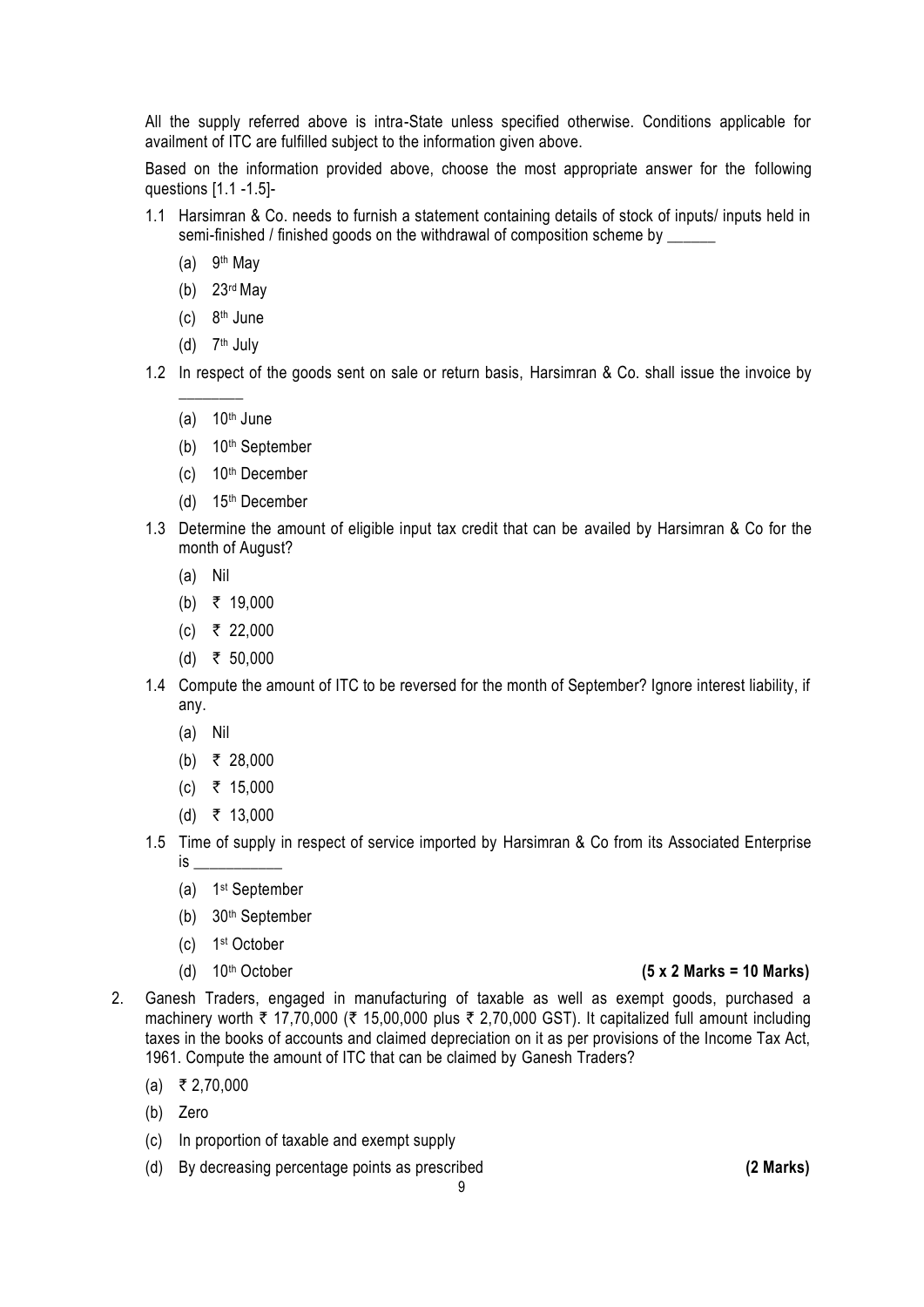# **Division B - Descriptive Questions**

# **Question No. 1 is compulsory.**

## **Attempt any two questions out of remaining four questions.**

# **Total Marks: 28 Marks**

1. Riddhi & Co., a supplier of goods, pays GST under regular scheme. It has made the following outward taxable supplies in a tax period:

| <b>Particulars</b>          | Amount $(\bar{\bar{\zeta}})$ |
|-----------------------------|------------------------------|
| Intra-State supply of goods | 10,00,000                    |
| Inter-State supply of goods | 8,00,000                     |

It has also furnished the following information in respect of purchases made by it in that tax period:

| <b>Particulars</b>             | Amount $(\bar{\bar{\zeta}})$ |
|--------------------------------|------------------------------|
| Intra-State purchases of goods | 3,00,000                     |
| Inter-State purchases of goods | 2,50,000                     |

Riddhi & Co. has following ITCs with it at the beginning of the tax period:

| <b>Particulars</b> | Amount $(\overline{\tau})$ |
|--------------------|----------------------------|
| <b>CGST</b>        | 57,000                     |
| SGST               | 60,000                     |
| <b>IGST</b>        | 1,40,000                   |

**Note:** 

- (i) Rates of CGST, SGST and IGST are 9%, 9% and 18% respectively.
- (ii) Both inward and outward supplies are exclusive of taxes, wherever applicable.
- (iii) All the conditions necessary for availing ITC have been fulfilled.

Compute the minimum GST, payable in cash, by Riddhi & Co. for the tax period and the ITC to be carried forward to the next month. Make suitable assumptions as required. **(8 Marks)**

- 2. (a) Determine the GST payable, if any, in each of the following independent cases, assuming that the rate of GST is 18% and that the service providers are registered under GST:
	- (i) Bollywood dance performance by a film actor in a film and consideration charged is  $\bar{\tau}$  1,45,000.
	- (ii) Carnatic music performance by a classical singer to promote a brand of readymade garments and consideration charged is  $\bar{\tau}$  1,30,000.
	- (iii) Carnatic music performance by a classical singer in a music concert and consideration charged is  $\bar{\tau}$  1,55,000.
	- (iv) Kathak dance performance by a classical dancer in a cultural programme and cons ideration charged is ` 1,45,000. **(4 Marks)**
	- (b) Kashvi Ltd., a registered supplier, has supplied machinery to Garam Dharam Ltd. (a supplier registered in the same State). It provides following particulars regarding the same:

| No. | <b>Particulars</b>                                    | Amount $(\bar{\bar{\mathbf{x}}})$ |
|-----|-------------------------------------------------------|-----------------------------------|
|     | Price of machinery (exclusive of taxes and discounts) | 5,50,000                          |